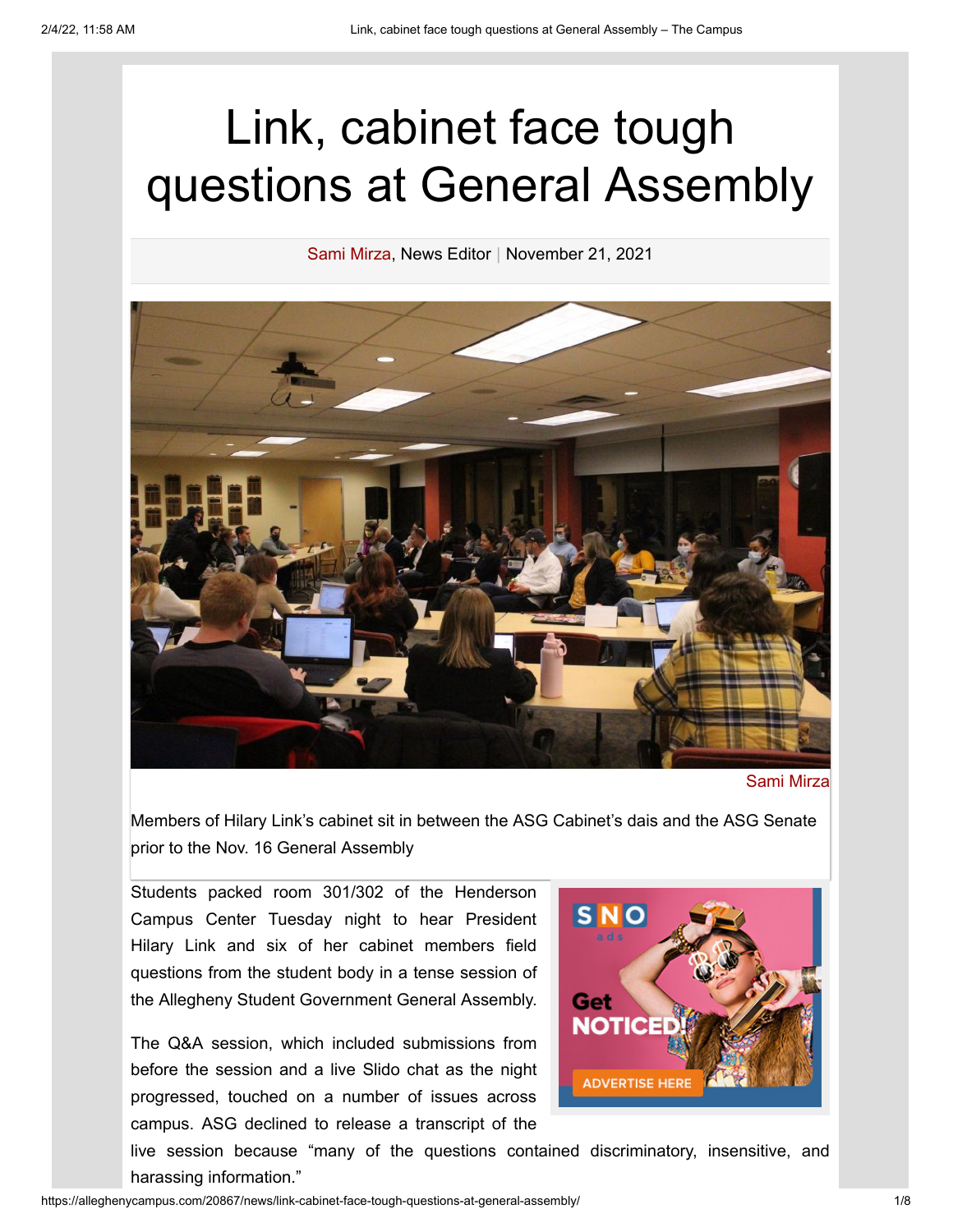However, in an email to The Campus, Harris did provide a "sentiment analysis" the platform produced of the event. That analysis showed that almost 60% of the 63 questions asked were considered "negative" by the platform, while just one was considered "positive." The remainder were classified as "neutral." However, the platform did not differentiate between "negative" and "derogatory," and questions about difficult topics may have been analyzed as "negative" without being harmful or toxic.



and ASG officers.  $1$  Slido's sentiment analysis of the questions asked during the Nov. 16 [Onal Advancement Matthew Stinson. General Assembly, provided to The Campus by ASG. This graphic does not necessarily indicate the number of toxic or harmful questions, only those judged "negative" by the platform.

"Why has VP Stinson not been investigated for his discriminatory behavior towards LGBT and disabled employees?" ASG Parliamentarian Rachael Harris, '23, read from the dais.

Link, who fielded most of the questions, laughed, adjusted her seat, and said, "I'm not going to comment on that. There's nothing to investigate."

At one point, Harris paused the session and called for an end to such questions.

"Moving forward, a lot of the questions in the Q&A have been disrespectful not only to members of the current ASG cabinet and senate, but also to members of (Link's) cabinet," Harris said. "I am going to advise that those questions that are being disrespectful stop being asked so that we can continue this conversation between students and Hilary Link's cabinet."

Dean for Student Success Ian Binnington also seemed visibly frustrated in response to a question that called Allegheny's Disability Services, "abysmal."

"I don't accept the premise of the question," Binnington said. "If a student has a specific concern with something that has happened with disability services, they should come to me, and I will do my best. But the reality is — and again, I know nothing about this particular student or this particular individual's case, but I think part of what we're dealing with here is we often get told that (administrators) don't listen to (students), we don't hear you. We do. We don't always agree with you. Those two things are not the same. I can't speak to an individual student's experience (and) I don't wish to invalidate their particular experience, I simply don't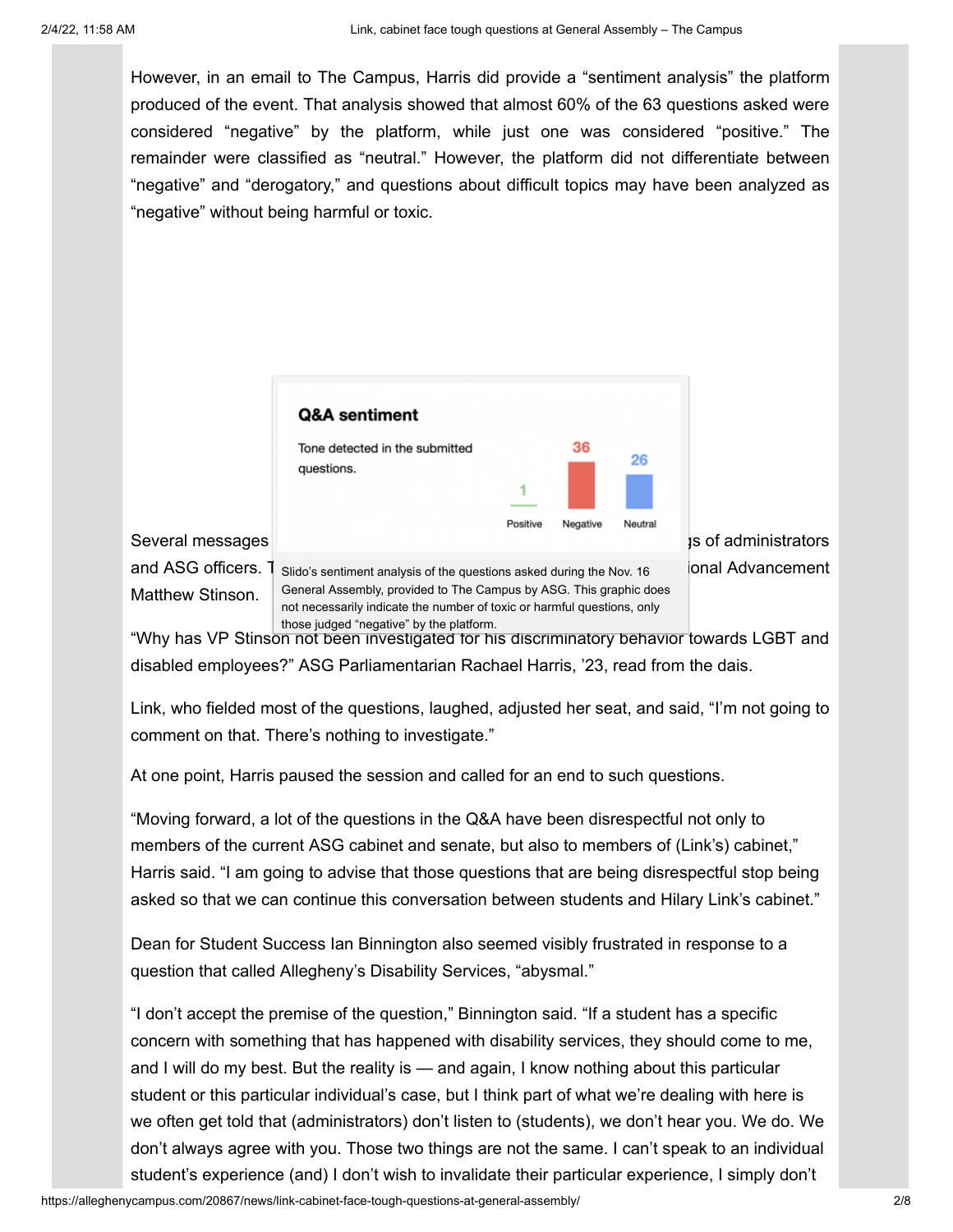know enough to answer that question."

After Link and her cabinet had left, several constituents and senators spoke up about what they perceived to be a smug and dismissive attitude from both Binnington and Link. Jaelyn Valentin, '25, said afterwards that while the conversation may have been tense, administrators should have been more respectful of students' perspectives.

"Though a lot of the questions were hard and difficult for (Link) and her cabinet to hear, I do think that the responses could have been more empathetic," Valentin said. "I do think that laughing in the face of students's disadvantages — putting (students of color and LGBTQ) students at a disadvantage — that was very difficult to hear."

The recently created Class Dean positions are designed to give students a firmer point of contact with the administration. Niki Fjeldal took the position of First-Year Class Dean in the summer of 2021, and the administration is currently examining candidates for the other classes. These deans are intended to engage with the class as the go-to "one-stop-shop" for both student and faculty questions, according to Binnington.

"That class dean then becomes the person that has the pulse on what's going on with the class — what are their particular concerns, what's going on in the residence halls," Binnington said. "It's not as though we haven't known that information, but it's been distributed among a whole variety of people."

William Visnic, '22, walked by the assembly but did not bother to attend. A self-identified supporter of the "Impeach Link" movement, he said that Link, who is now in her third academic year as college president, had been given enough chances by the student body.

"I don't want to legitimize (the Assembly) by coming, because it should have happened months ago," Visnic said. "I think we're a little far down the road for her to put on this facade of wanting there to be a dialogue with students."

Despite the tense atmosphere, the administration did respond to issues from across campus. The very first question poked at a theme that reappeared later on in the night: shared governance. Link reminded the assembly that ultimately, administrators would make the final call on most issues.

"Shared governance is all about discussing, talking, educating, but ultimately, the decision rests in the President and the Cabinet," Link said. "Just because a certain group doesn't get to make decisions doesn't mean that the input that we get from students, faculty, and lots of groups across campus do not influence the decisions that we ultimately make.

Binnington echoed that sentiment, noting that students had been successful in the past in adjusting the administration's policies.

"There are policies we have on the books right now that exist because students came to one of us and said, 'that's a good idea' and we agreed," Binnington said.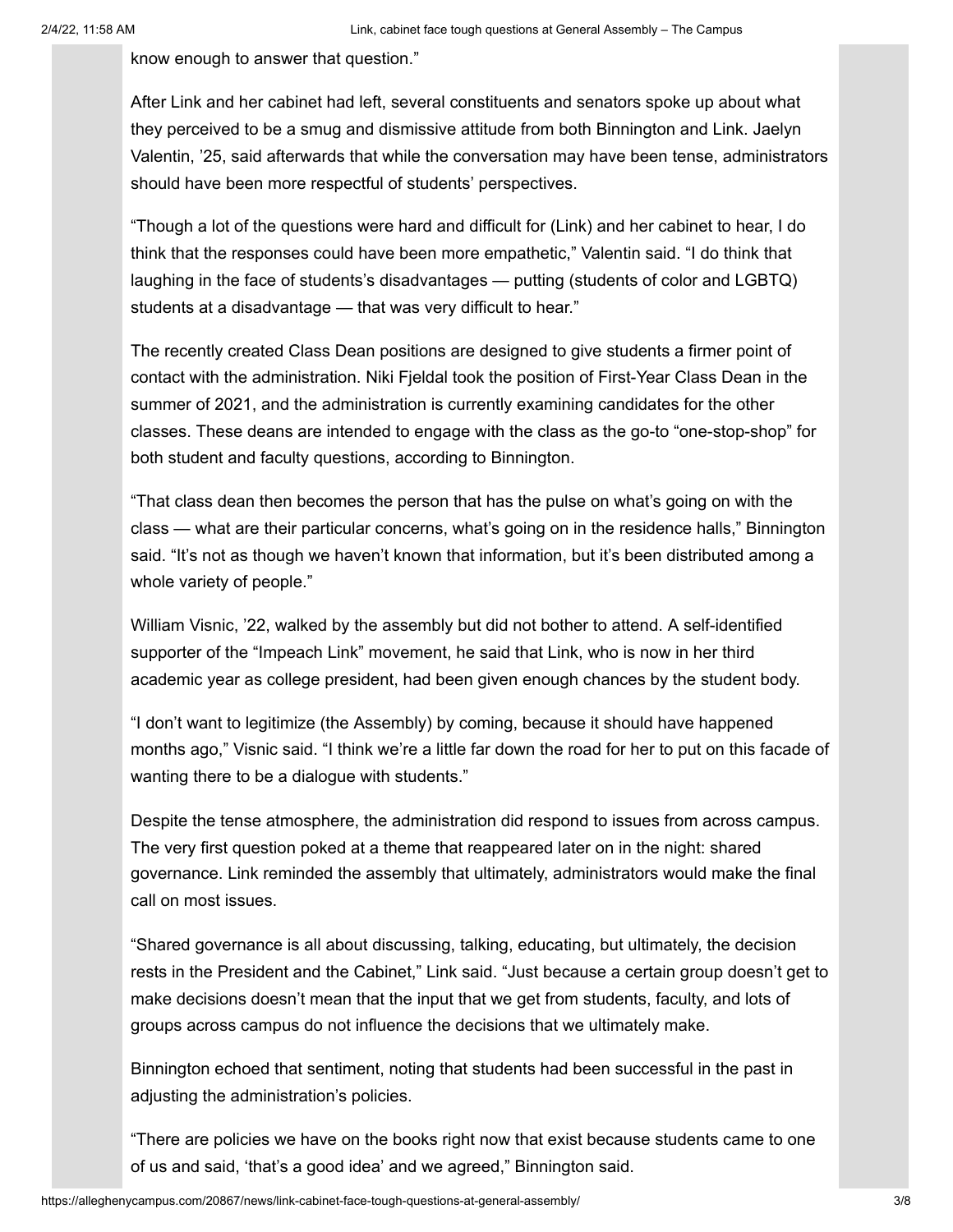The administration also discussed the ongoing Academic Program Review, which Link noted is not an anomaly in the long-term life of the college.

"The academic program review is actually a fairly cyclical and regular process that happens at Allegheny and at colleges and universities all over the country," Link said. "For example, back in 2017, before I arrived, there was an academic program review where changes were then made to the curriculum which resulted in the addition of a Business major, (Integrative) Informatics (major), Art, Science, and Innovation (major), (and) Energy and Society (minor)."

A follow-up question asked for the financial justification for the review, which some students have criticised as being invented as an excuse to cut staffing and hire more administrators in the form of class deans.

"The data is real," Link said. "The data shows that we have a \$10 million deficit. We are taking the steps necessary to both balance our budget and also reduce what has become an overdependence on the endowment, which is not a good financial practice for institutions of higher education."

Link, who started her career in higher education administration as a class dean, cited that experience in explaining the decision to create the class dean position.

"I started my career as a class dean and I can tell you firsthand it's a really amazing way of helping students find a sense of belonging at an institution, and that is what we hear from students again and again that students want and need," Link said. "So we are strategically investing in ways that we believe will improve the student experience."

Binnington added that that strategic investment will not be difficult to pay back.

"If Dean Fjeldal and her colleagues are moderately successful in their job, they will pay for themselves multiple times over," Binnington said. "They don't even have to be very successful, they only need to be moderately successful (and) they will pay for my salary, for their own salaries, and they will pay for that multiple times over in a very short period of time."

Beyond the dollars and cents, however, Binnington also saw a moral imperative to rebuilding Allegheny's student experience.

"It's partially financial; there's no doubt about that." Binnington said. "But it's more than that. It's also moral. It is unethical of institutions of higher education to recruit students and promise them things, and then not put efforts into delivering those things."

Another question asked about the 2019 rape in Ravine-Narvik Hall, specifically in regards to a suit filed in July 2020 by the victim alleging the college failed to provide adequete security in on-campus housing.

"What happened that night was a horrific tragedy and we have certainly expressed as much to the student," Link said. "We can't really comment on it because there is a legal issue ongoing, so we can't really talk about that. If any of you were here, in this very room, the night that that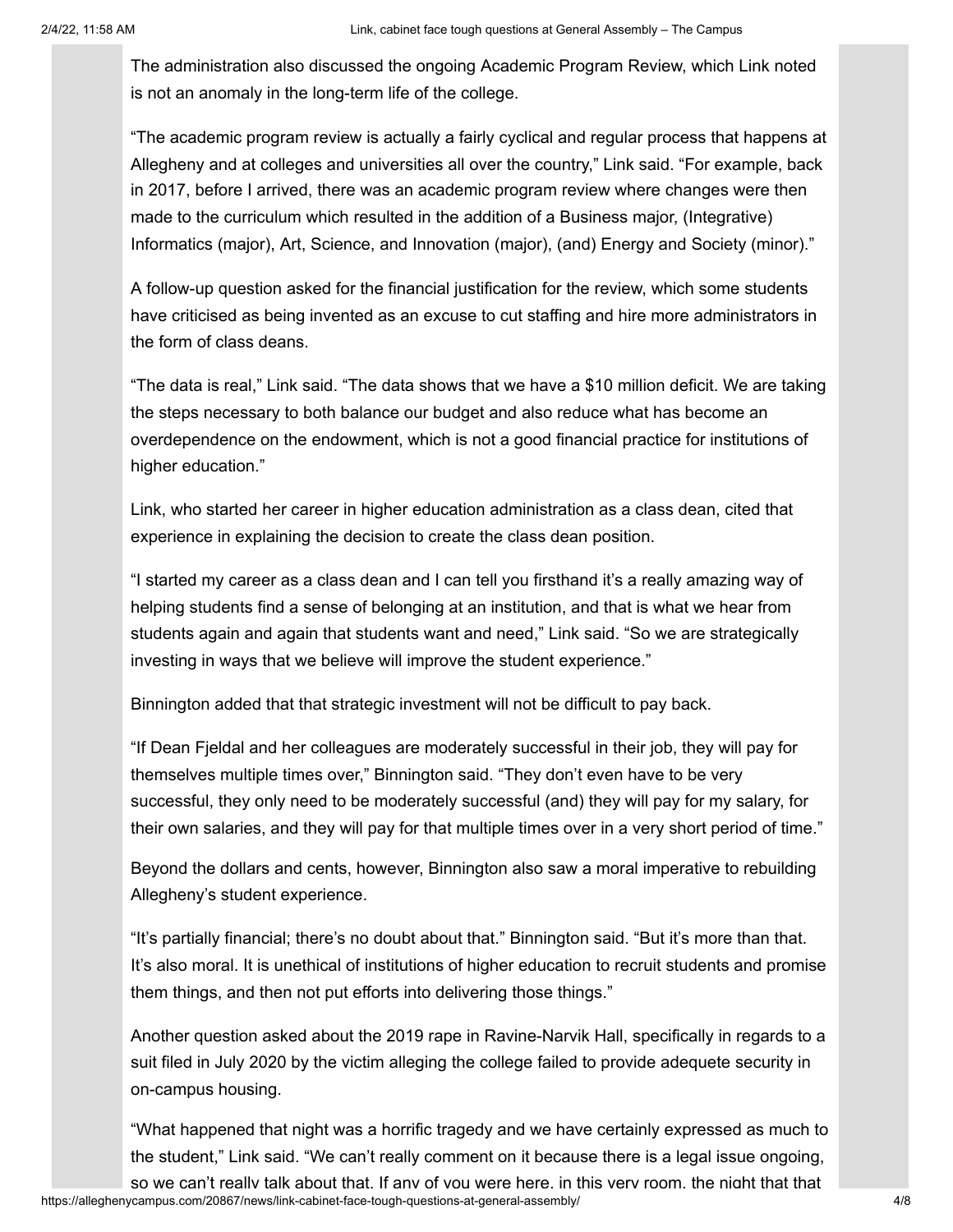happened, you remember seeing many of my colleagues and me in tears. It was a horrific, horrific thing."

Chief Financial Officer Linda Wetsell then outlined some of the major changes made since the incident, including investments in security cameras, dorm room locks, and better lighting on campus. Link also added that Public Safety and Chief of Staff Kevin Kovalycsik will be reviewing these efforts in the coming weeks.

Earlier in the session, Link responded to another question that called her disconnected and not receptive to constructive criticism.

"The vast majority of my work is making sure that everybody on this team is doing their job to work in the area that they're responsible for," Link said. "That being said, it's never my intention to be distant. I attend student events all the time … Imeet regularly with (ASG President) Noah (Tart) and (ASG Vice President) Sophie (Adams). I was invited to come to this and I happily accepted. It's sad to me that that's the perception; it's certainly not (my) intent. I hope it's clear to everybody that all of the work that my team and I are doing is all about the students and trying to make this institution better."

Link also suggested that students feeling disconnected from their college administration is not a problem unique to Allegheny.

"We have tried very hard — certainly throughout (the COVID-19 pandemic) and as we're maybe coming out of COVID — to communicate as frequently as we possibly can," Link said. "That doesn't always mean coming from me. That doesn't always mean coming from somebody on this stage … We can always do better. I don't think there's an institution in the country where people who are not part of the administration don't feel like the administration doesn't communicate as transparently and as well as it should."

Valentin thinks that improvement can also come from students trying to express their grievances.

"We do have to work on communicating things effectively and getting our points across," Valentin said. "If there is an issue with (Link) being receptive I do think we have to be more careful so that we do have our issues solved."

In an October interview with The Campus, however, Adams noted that students had not been showing up to General Assemblies to voice their concerns, citing in particular a lack of constituents after an Oct. 22 protest in front of Bentley Hall regarding the Academic Program Review.

Valentine agrees with Adams that ASG can be a powerful tool for students to speak out.

"I feel like us coming to these meetings as constituents and voicing our opinions is doing a lot more in the effort to help everyone on campus," Valentin said. "We will be coming to more (assemblies) and we will be inviting our peers."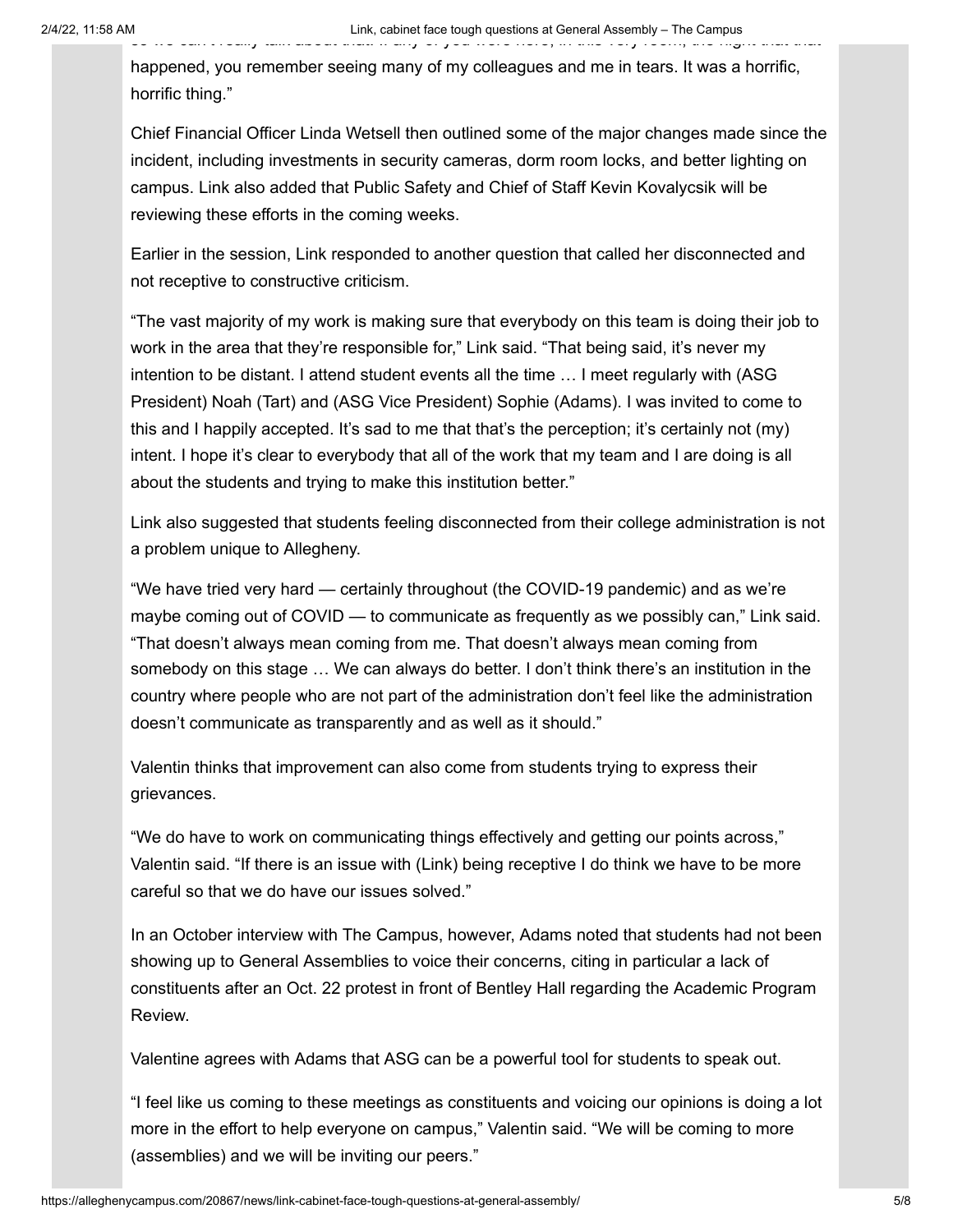But even members of ASG countered the idea that attending General Assemblies and meeting regularly with Tart and Adams was enough on Link's part.

"I think it would be important to remind her that even though you guys are ASG, ASG does seem to have a close-knit environment within it, even though we're supposed to be the student body," Senator Veronica Green, '23. "So remind her, if you get a chance, that just because she's really active and engaged with the two of you then that doesn't mean that that connection translates to the rest of the student body."

Tart said that he would be "bringing that up" in his next meeting with Link. After another senator spoke, however, Tart cut off debate unless the body voted to hold a discussion on the topic. Senator Kirsten Cadham, '24, motioned for such a vote, but the proposal was swiftly voted down and the meeting was adjourned.

Ultimately, Valentin thinks Link and her administration need to engage more productively with students and actively respond to their problems.

"I do feel it's best to not deflect from the issue at hand when it comes to students and their concerns," Valentin said. "A lot of the discussions are hard and very difficult to navigate through; however, the students are a big part of their livelihood and I do feel it's best to cater to the mental health and well-being of the students."

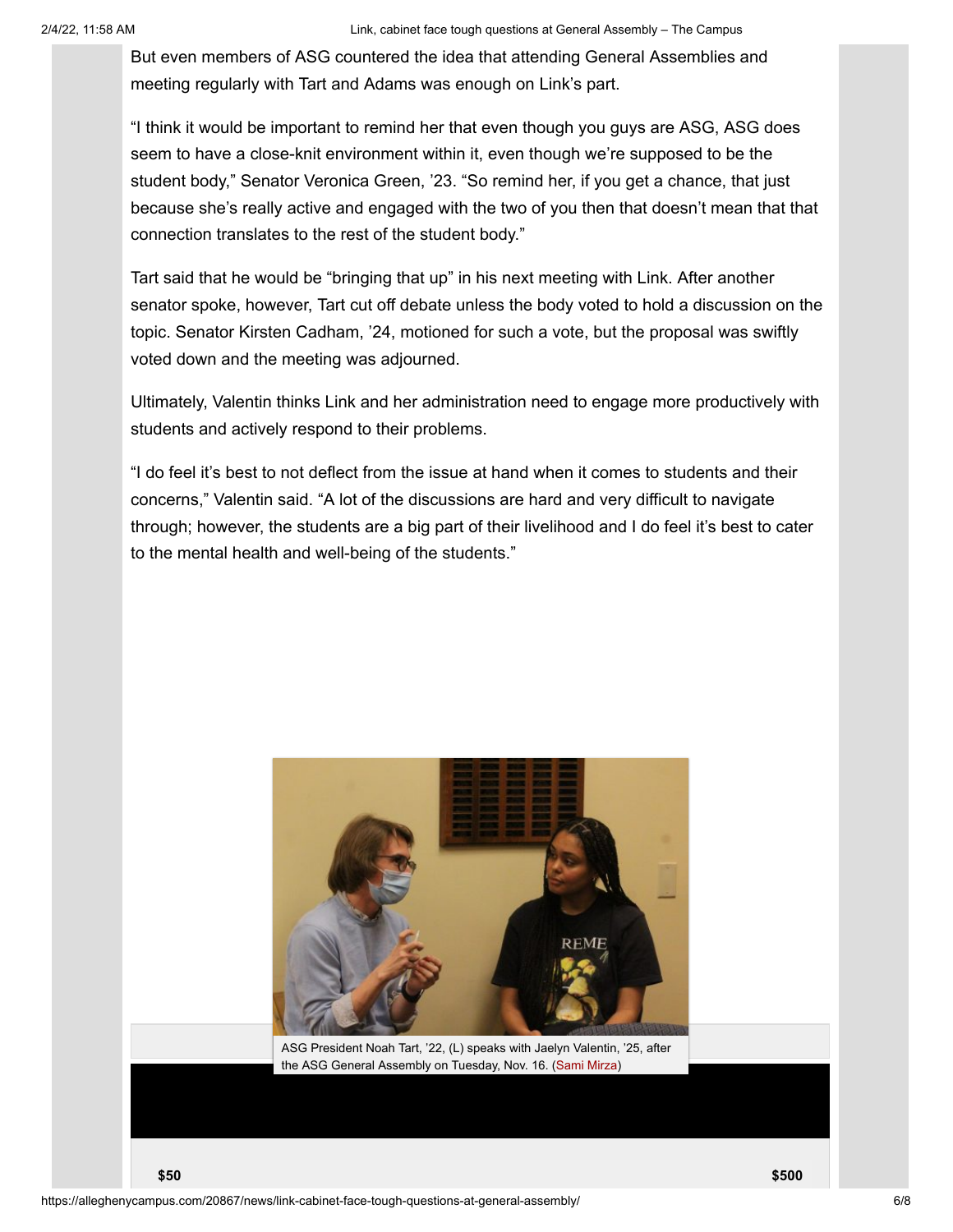#### Contributed Our Goal

Your donation will support the student journalists of Allegheny College. Your contribution will allow us to purchase equipment and cover our annual website hosting costs.

**Donate**

# **About the Contributor**



## **[Sami Mirza, News Editor](https://alleghenycampus.com/staff_profile/sami-mirza/)**

Sami Mirza is a sophomore from South Bend, IN. He intends to major in International Studies with a focus on the Middle East and North Africa and minor...



**Provost Ron Cole [presents key points](https://alleghenycampus.com/20978/news/provost-ron-cole-presents-key-points-of-staffing-plan-at-asg-general-assembly/) of staffing plan at ASG General Assembly**



**Marathon ASG [Assembly discusses](https://alleghenycampus.com/20936/news/marathon-asg-assembly-discusses-public-safety-incident-rejects-donut-club-recognition/) public safety incident, rejects 'Donut Club' recognition**



**[News](https://alleghenycampus.com/category/news/)** 

**[Alumni petition Link,](https://alleghenycampus.com/20924/news/alumni-petition-link-chair-feeley-to-ease-staff-and-faculty-reductions/) Chair Feeley, to ease staff and faculty reductions**



**Snowstorm, staff shortage, and allyou-can-eat: [campus dining post](https://alleghenycampus.com/20920/news/snowstorm-staff-shortage-and-all-you-can-eat-campus-dining-post-winter-break/)winter break**



**ACHA updates COVID-19 guidelines, mandating masks [only in classrooms](https://alleghenycampus.com/20916/news/acha-provides-an-updates-covid-19-guidelines-mandating-masks-only-in-classrooms/)**



**Provost Ron Cole [presents key points](https://alleghenycampus.com/20978/news/provost-ron-cole-presents-key-points-of-staffing-plan-at-asg-general-assembly/) of staffing plan at ASG General Assembly**



**Marathon ASG [Assembly discusses](https://alleghenycampus.com/20936/news/marathon-asg-assembly-discusses-public-safety-incident-rejects-donut-club-recognition/) public safety incident, rejects 'Donut Club' recognition**



[Top Carousel](https://alleghenycampus.com/category/top-carousel/)

**[Alumni petition Link,](https://alleghenycampus.com/20924/news/alumni-petition-link-chair-feeley-to-ease-staff-and-faculty-reductions/) Chair Feeley, to ease staff and faculty reductions**



**Snowstorm, staff shortage, and allyou-can-eat: [campus dining post](https://alleghenycampus.com/20920/news/snowstorm-staff-shortage-and-all-you-can-eat-campus-dining-post-winter-break/)winter break**

**GET STARTED** 



**ACHA updates COVID-19 guidelines, mandating masks [only in classrooms](https://alleghenycampus.com/20916/news/acha-provides-an-updates-covid-19-guidelines-mandating-masks-only-in-classrooms/)**